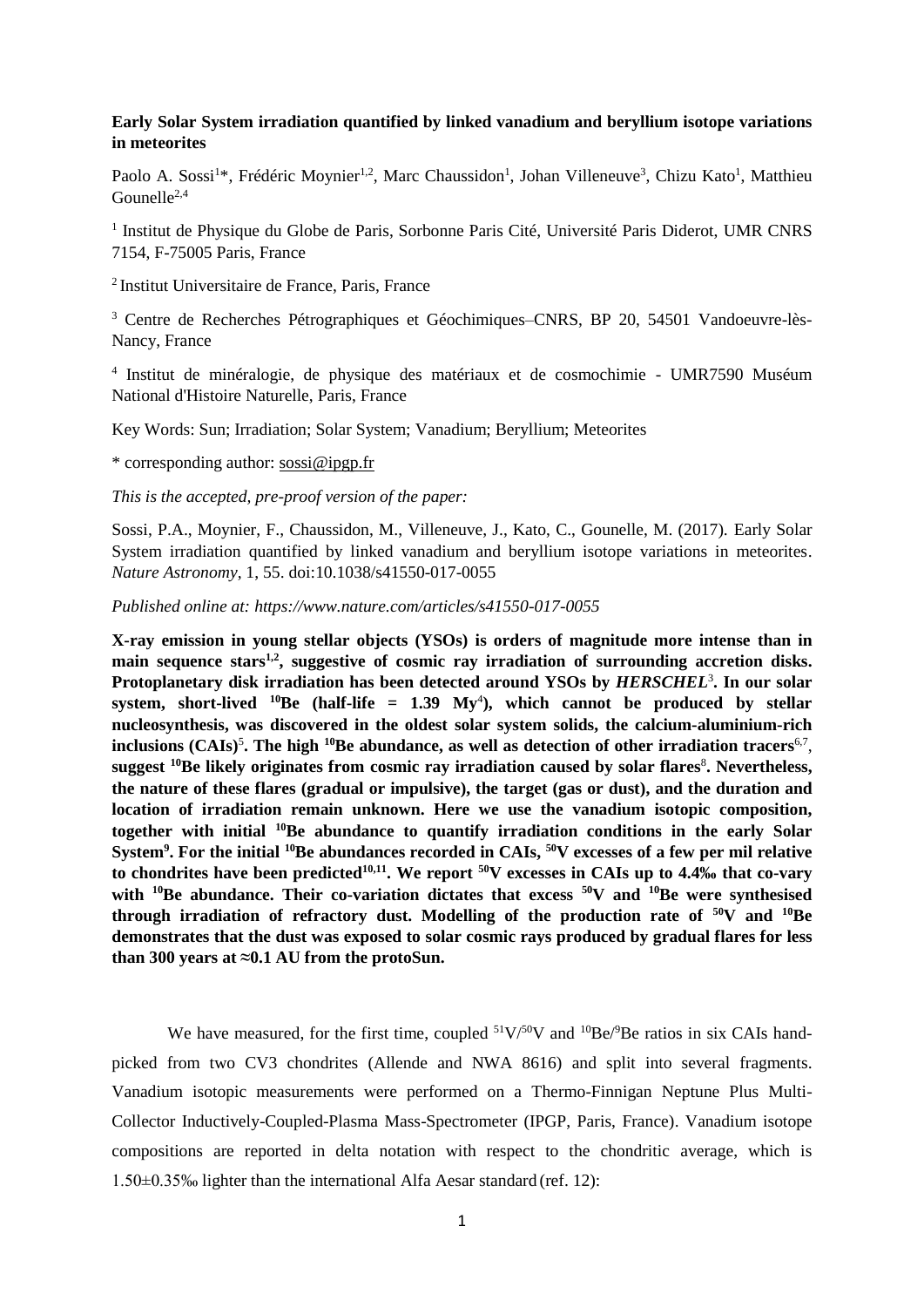$$
\delta^{51}V = \left(\frac{^{51}V/^{50}V}{^{51}V/^{50}V)_{chondrite}} - 1\right) \times 1000,\tag{1}
$$

Five CAIs fragments were analysed for their <sup>10</sup>Be/<sup>9</sup>Be composition using a CAMECA 1280 ion probe (CRPG, Nancy, France), following procedures described previously<sup>13</sup>. Rare-Earth Element (REE) concentrations were measured with an Agilent 7900 ICP-MS quadrupole (IPGP, Paris, France). All uncertainties quoted in the text and shown in the figures are 2SD.

Examination of the polished fragments of the CAIs shows that they are either fine-grained or coarse-grained (Supplementary Figures 1-5; Supplementary Table 1). The latter have flat chondritenormalised rare-earth element (REE) abundances (Group V; Supplementary Figure 7; Supplementary Table 5) indicative of complete condensation of the REE budget of the solar nebula<sup>14</sup>. Contrastingly, the fine-grained CAIs have a Group II REE pattern (Supplementary Figure 7; Supplementary Table 5), which reflect equilibrium condensation from a gas previously depleted in the most refractory REE (with half-condensation temperatures,  $T_c \approx 1650$  K<sup>15</sup>). The six CAIs show large variations in V contents and  $\delta^{51}V$  values, which are correlated with the petrographic types (Fig. 1). Vanadium contents are high (151 – 516 ppm) and  $\delta^{51}V$  values close to bulk chondrites in coarse-grained CAIs, while the fine-grained CAIs have chondritic vanadium contents  $(83 - 93$  ppm) and show strongly negative  $\delta^{51}$ V values, reaching -4.37±0.71‰ (Supplementary Table 2). All the CAIs studied show evidence for the presence of short-lived <sup>10</sup>Be when they formed (Fig. 2). The two coarse-grained CAIs have initial <sup>10</sup>Be/<sup>9</sup>Be ratios of  $(1.2\pm 0.3)\times 10^{-3}$  and Be contents of 0.015 and 0.026 ppm, whereas finegrained CAIs have higher  ${}^{10}Be/{}^{9}Be$ , (7.1 $\pm$ 2.4) $\times$ 10<sup>-3</sup>, and less Be, 0.006-0.012 ppm (Supplementary Tables 3 and 4). The  ${}^{10}Be/{}^{9}Be$  ratios in fine-grained CAIs are on the high end of those previously reported, which range from  $3.6 \times 10^{-4}$  to  $1.0 \times 10^{-2}$  (refs. 16, 17).

The observed variability of  $10Be$  abundance in the studied CAIs confirms  $10Be$  heterogeneity in the protoplanetary disk<sup>5,18,19</sup>. Although  $^{10}$ Be production is commonly ascribed to solar cosmic ray irradiation of the accretion gas or dust, a fraction of the  $10Be$  could have been inherited from the presolar molecular cloud via trapping of galactic cosmic rays<sup>19</sup>. However, this process would result in a uniform  $^{10}Be/^{9}Be$  ratio<sup>19</sup>, a feature that is not observed (Fig. 1). Furthermore, in order to reach  $10^{\circ}$ Be/ $\sigma$ Be ratios of  $10^{-3}$  in the model of ref. 19, the galactic cosmic ray flux was arbitrarily doubled with respect to observed fluxes, implying that it is even more implausible to obtain  ${}^{10}Be/{}^{9}Be$  ratios as high as  $10^{-2}$  by this process.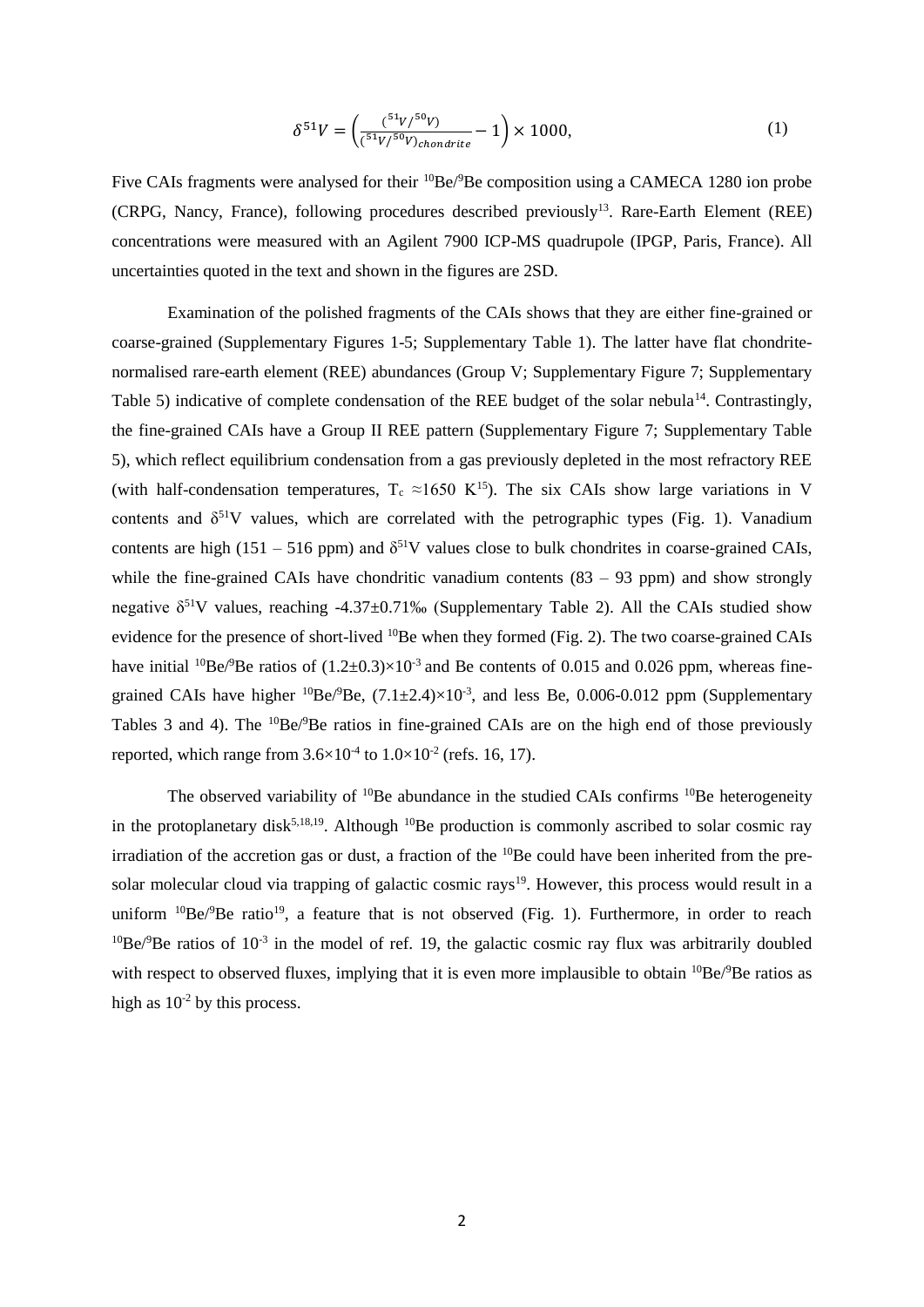

**Figure 1 Isotopic composition and concentration of V in CAIs** The variation in V isotope ratios of CAIs and the bulk Allende CV3 meteorite, expressed as  $\delta^{51}V$  relative to chondritic meteorites (grey field) as a function of the inverse concentration of V  $(1/V)$ . Fine-grained CAIs (red circles) have lower V abundances and  $\delta^{51}V$  down to -4.5 ‰. Insets show the schematic REE patterns of the bulk CAIs.

As suggested by its co-variation with <sup>10</sup>Be (Fig. 1), the most likely source of the observed <sup>50</sup>V enrichment relative to the chondritic  $51V/50V$  composition is solar cosmic ray irradiation<sup>10,11</sup>. However, other potential sources of vanadium isotope variation must be considered: (i) isotopic anomalies of nucleosynthetic origin and (ii) mass-dependent isotopic fractionation. Nucleosynthetic anomalies are unlikely to create a ~5‰ vanadium isotopic fractionation in CAIs since both vanadium isotopes are synthesised by a common nucleosynthetic process (explosive oxygen burning<sup>20</sup>), limiting isotopic heterogeneity endemic to the disk. Taking Ti isotopes as an analogy for vanadium, since <sup>46</sup>Ti, <sup>47</sup>Ti, and <sup>49</sup>Ti are synthesised in a similar manner<sup>20</sup>, the small Ti isotopic anomalies in CAIs ( $\leq 0.2\%$ <sup>21</sup>) suggest any nucleosynthetic vanadium isotope anomalies should be insignificant at the per mil level. High-temperature, mass-dependent isotopic fractionation is documented in CAIs for some elements (Mg, Si, Ca, Ti, refs. 22–24), extending to both heavier and lighter compositions than bulk chondrites, and produced by both equilibrium and kinetic condensation/evaporation<sup>25</sup>, in addition to electromagnetic sorting<sup>26</sup>. Any process, be it kinetic or at equilibrium, that causes light isotope enrichment relative to chondrites must also explain the combined systematics between  $\delta^{51}V$ , vanadium- and REE contents in the CAIs (Fig. 1). Where light isotope enrichment in CAIs has been observed for other isotope systems (*e.g.,* Ti isotope deviations of down to -1.5 ‰/amu relative to chondrites<sup>24</sup>), it is not simply correlative with CAI type (coarse- vs. fine-grained) or REE patterns (Group V or II). Furthermore, the  $1/T^2$  dependence of equilibrium isotope fractionation renders it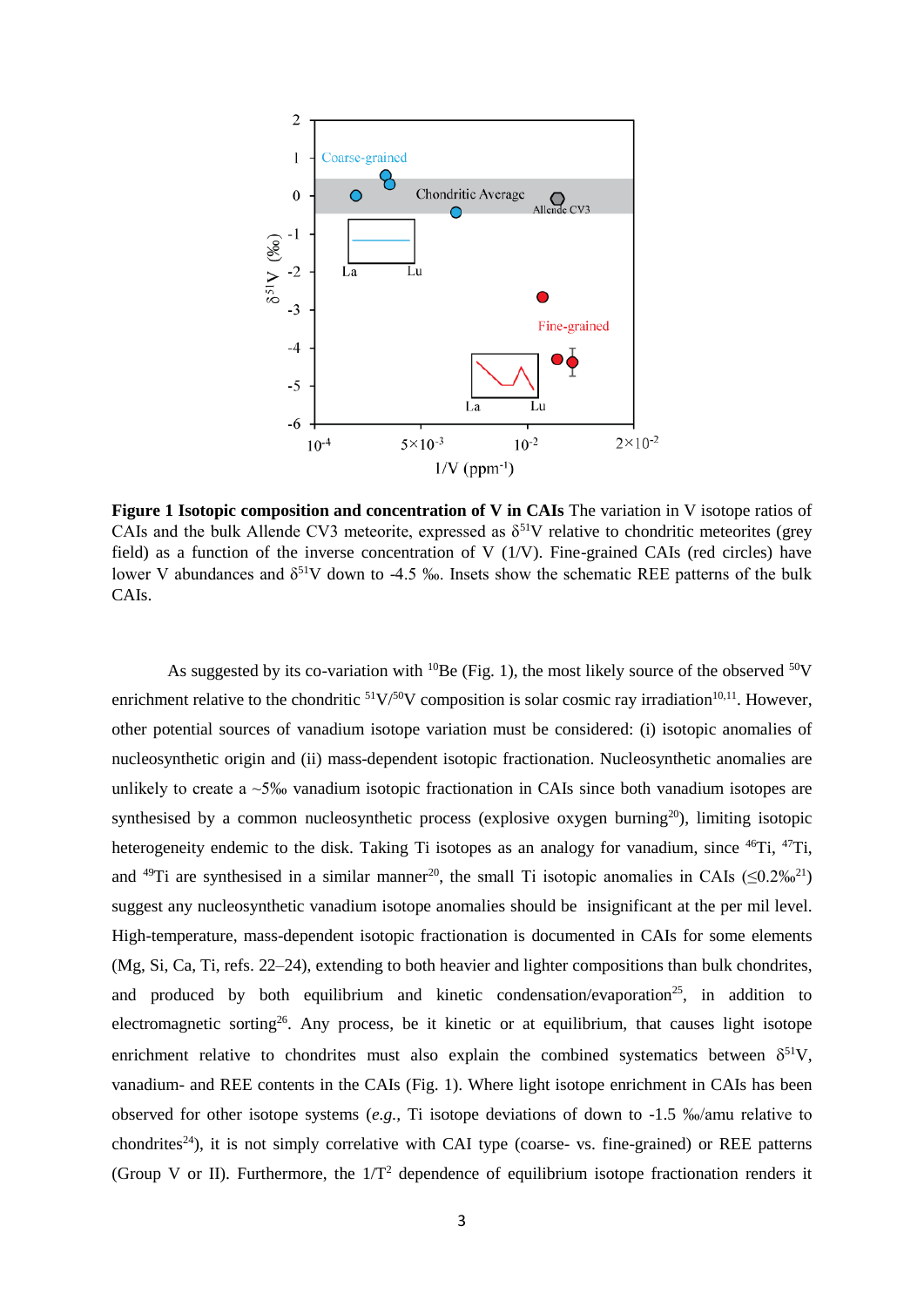ineffective at the temperature of condensation of CAIs (1500 K). By contrast, kinetically-controlled processes would result in light or heavy isotope enrichment in CAIs, depending on whether vanadium mass transfer occurs into or out of the CAIs by partial condensation or partial evaporation, respectively. However, the group II REE patterns of fine-grained CAIs (Fig. 1) provide evidence for their formation under equilibrium conditions, rendering kinetic vanadium isotopic fractionation untenable in this context. Therefore neither kinetic nor equilibrium processes can produce the vanadium isotopic variations recorded in CAIs.



**Figure 2 Isochrons of Be-B data in fine- and coarse-grained CAIs** Boron-Beryllium isotope systematics of the two groups of CAIs, a) Coarse-grained and b) Fine-grained. Slopes of the isochrons of the coarse-grained CAIs yield  ${}^{10}Be/{}^{9}Be \approx 10^{-3}$ . Fine-grained CAIs are characterised by lower elemental Be/B, giving low <sup>9</sup>Be/<sup>11</sup>B ratios and have an initial <sup>10</sup>Be/<sup>9</sup>Be = 7.1( $\pm$ 2.4)×10<sup>-3</sup> significantly higher than the coarse-grained CAIs,  $1.2(\pm 0.3) \times 10^{-3}$ .

The following discussion is formulated on the basis that the major source of vanadium isotopic variation in the studied CAIs is due to irradiative production of  $50V$ , as predicted by modelling<sup>10,11</sup>. The mass concentration,  $X_{\text{IRR}}$  of any isotope produced by irradiation of a target T by a cosmic ray (CR) through any nuclear reaction, i, CR+T  $\rightarrow$  X<sub>IRR</sub> can be written in the thin target approximation:

$$
X_{IRR} = \sum_{i} \gamma_{i} X_{(T)i} \int \sigma_{i} \left( E \right) \frac{dF}{dE} dE, \tag{2}
$$

where dF/dE is the proton differential fluence,  $\sigma_i(E)$  is the cross section of the considered nuclear reaction,  $X_{(T)i}$  is the mass concentration of the target and  $\gamma_i$  the relative abundance of the impinging cosmic ray relative to protons. The proton differential fluence can be written:

$$
\left(\frac{dF}{dE}\right) = KE^{-p},\tag{3}
$$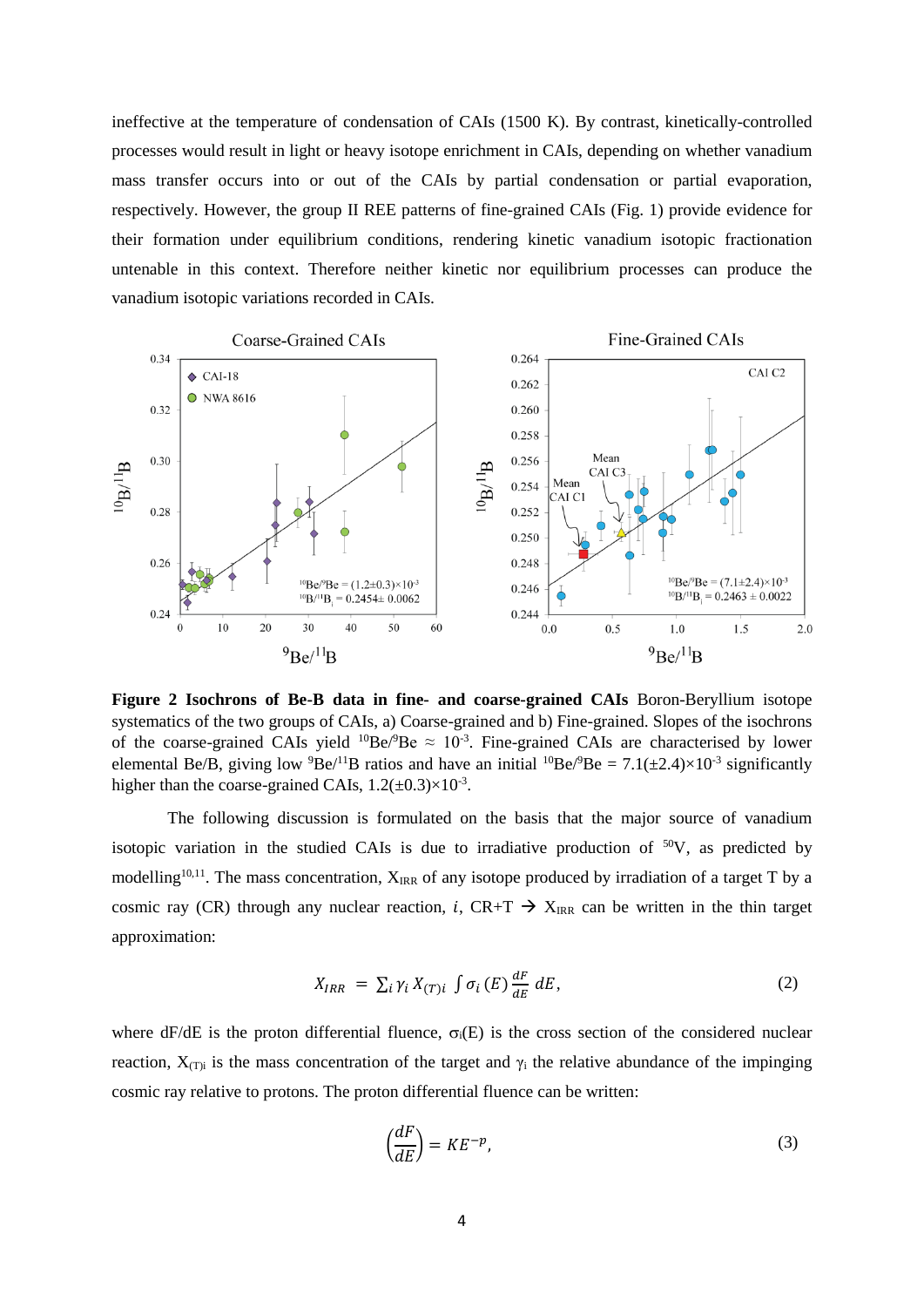where  $p$  is the spectral slope, which quantifies the relative abundance of high and low energy protons (with low p events corresponding to gradual flares<sup>27</sup> and high  $p$  to impulsive flares), with

$$
K = E_{10}^{(p-1)}(p-1)F_{10},\tag{4}
$$

where  $E_{10}=10$  MeV (ref. 11) and  $F_{10}$  is the total fluence above 10 MeV experienced by the targets:

$$
F_{10} = \int_{E_{10}}^{\infty} \frac{dF}{dE} dE.
$$
\n<sup>(5)</sup>

We consider cosmic rays composed of protons and helium nuclei and calculate <sup>50</sup>V and <sup>10</sup>Be production through a diversity of nuclear reactions (Supplementary Table 6). As nominal conditions, we use the ratios  ${}^{4}\text{He/proton} = 0.1$  and  ${}^{3}\text{He/}{}^{4}\text{He} = 0.1$  that characterise gradual flares from the presentday Sun<sup>28</sup>. Increasing the <sup>3</sup>He/<sup>4</sup>He to 1 – as would be the case for impulsive flares – does not change the production yields by more than 25%.

Models that favour irradiation of the nebular gas<sup>8,29</sup> predict homogeneous levels of  $^{10}$ Be in CAIs, which is contrary to our observations of high <sup>10</sup>Be/<sup>9</sup>Be (Fig. 1) and the low <sup>10</sup>Be/<sup>9</sup>Be ( $\approx 4 \times 10^{-4}$ ) in the rare FUN (Fractionation and Unknown Nuclear effects) CAIs<sup>18</sup> and hibonite inclusions<sup>30</sup>. Because the initial  ${}^{10}Be/{}^{9}Be$  ratio varies sympathetically with the type of CAI (fine- vs. coarsegrained), the REE patterns and the  $\delta^{51}V$ , these observations support irradiation of the CAIs themselves rather than the gas from which they condensed. Therefore, we consider scenarios that involve the irradiation of solid targets (the CAIs or their precursors), leaving *p* (the energy distribution spectral slope) and  $F_{10}$  (the total fluence) as the two unknowns in the irradiation models.

The correlated <sup>50</sup>V and <sup>10</sup>Be excesses among coarse- and fine-grained CAIs can be reproduced by irradiation calculations (Fig. 3; Supplementary Figure 9) in two different irradiation scenarios. The first invokes differing degrees of irradiation of CAIs having their present chemical composition. Here, all CAIs have  $\delta^{51}V$  and  $^{10}Be/^{9}Be$  that define a near-constant spectral slope for cosmic rays ( $p \approx 2.5$ ) with variable fluence,  $F_{10}$  (Fig. 3; Supplementary Figure 9). Fine-grained CAIs experienced fluences of 2.5-6.5×10<sup>18</sup> cm<sup>-2</sup>, whereas coarse-grained CAIs underwent lower fluence of  $\approx 1 \times 10^{18}$  cm<sup>-2</sup>. In this case, the higher product/target ratio  $(0.17 \times V/Ti \times 0.37)$  in coarse-grained CAIs compared with 0.03 and 0.15 for fine-grained CAIs), and, to a lesser extent Be/O in coarse-grained CAIs stifles the production of  $^{10}$ Be and particularly  $^{50}V$  (Fig. 3). An alternative scenario states that, since coarsegrained CAIs may form from melting of precursor grains similar to fine-grained CAIs<sup>31</sup>, <sup>50</sup>V and <sup>10</sup>Be excesses in the precursor material could have been diluted by exchange with ambient nebular gas during re-melting. In order to produce the high vanadium (and, to an extent, Be; Supplementary Table 4) contents of the coarse-grained CAIs, the material with which they interact must necessarily be rich in V and Be, and hence refractory in nature. Mixing between fine-grained CAIs and an un-irradiated end-member can re-produce the observed trend in Fig. 3, but only when V/Be ratios in this refractory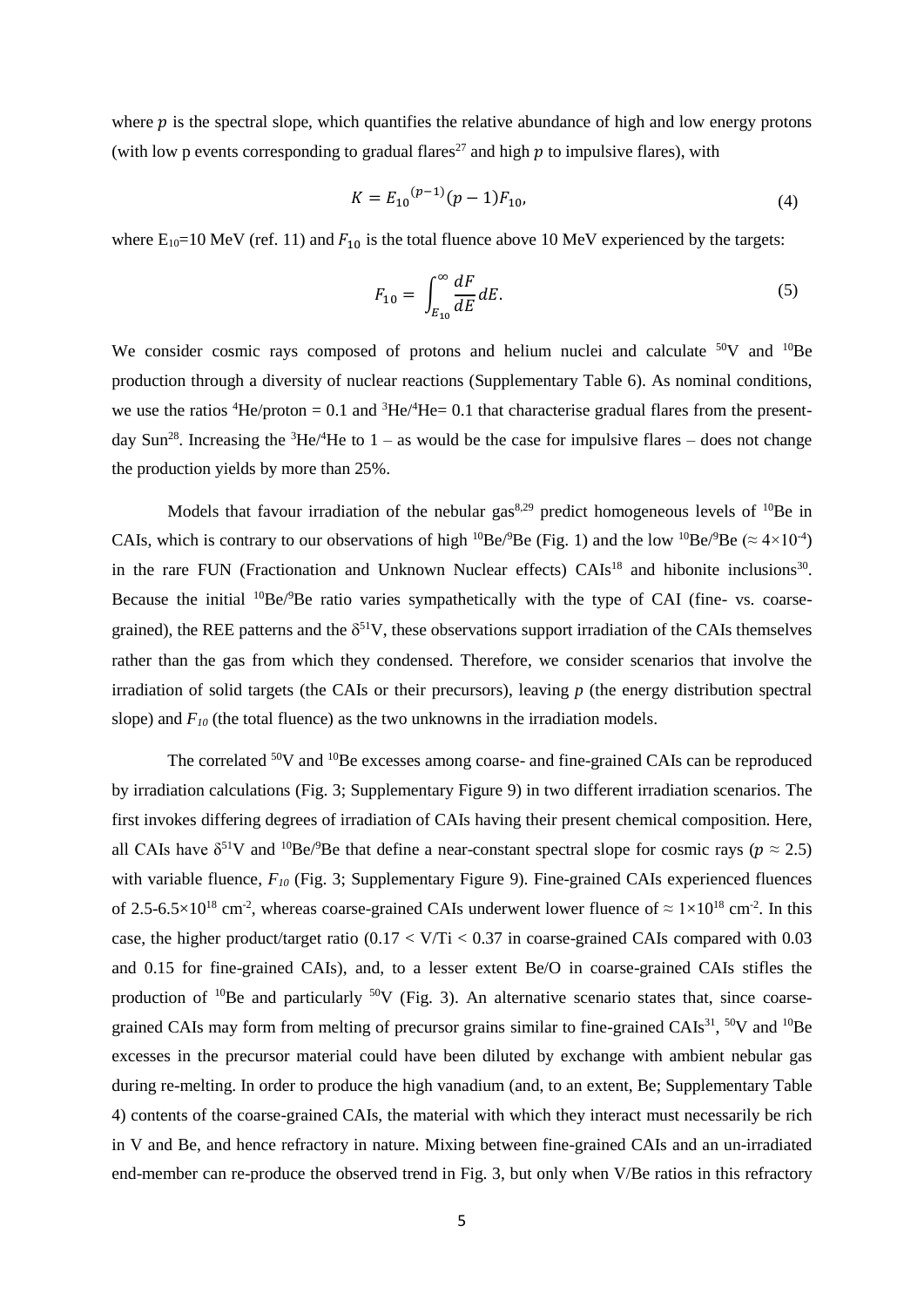endmember are 40 times higher than chondritic, see Supplementary Figure 8. A refractory component with these characteristics is unlikely to exist in the primordial solar nebula, since both vanadium and beryllium are refractory lithophile elements with near identical half-condensation temperatures, ( $T_c$  = 1429 K and 1452 K, respectively<sup>15</sup>) and thus difficult to fractionate from one another to the extent required. As such, this scenario is implausible, but importantly, the energy distribution spectral slope of the cosmic rays remains unchanged at  $p = 2.5 \pm 0.4$  regardless of the scenario (resetting vs. chemical control). In the following discussion, we consider that  ${}^{10}Be$  and  ${}^{50}V$  excesses in CAIs were largely controlled by irradiation of refractory dust with different chemical composition by cosmic rays characterised by a variable fluence,  $1 < F_{10}$  ( $\times 10^{18}$  cm<sup>-2</sup>) < 6.5, and an energy distribution spectral slope of  $p \approx 2.5$ .



**Figure 3 Irradiation models re-producing the V- and Be isotope composition of CAIs** The evolution of  $\delta^{51}V$  and  $^{10}Be/^{9}Be$  in CAI precursor material during irradiation. Arrows in grey show the trajectory for individual CAIs as a function of cosmic ray flux ( $F_{10}$ ; shown in reduced units;  $F_{10}/10^{18}$ cm-2 ) and energy distribution spectral slope (*p*), eqs. 2-5. *Inset:* An example grid for a chondritic precursor irradiated with a range of  $p$  and  $F_{10}$ . The form of the grid changes with chemical composition (Supplementary Information).

Cosmic rays with characteristics derived from the calculations imply the predominance of gradual flares (low *p*) during CAI formation and exclude impulsive flares. Using these conditions and the appropriate cross sections (Supplementary Table 6), the coproduction of other short-lived radionuclides ( $^{26}$ Al,  $^{41}$ Ca,  $^{53}$ Mn) is calculated (Supplementary Table 7). We confirm that  $^{26}$ Al cannot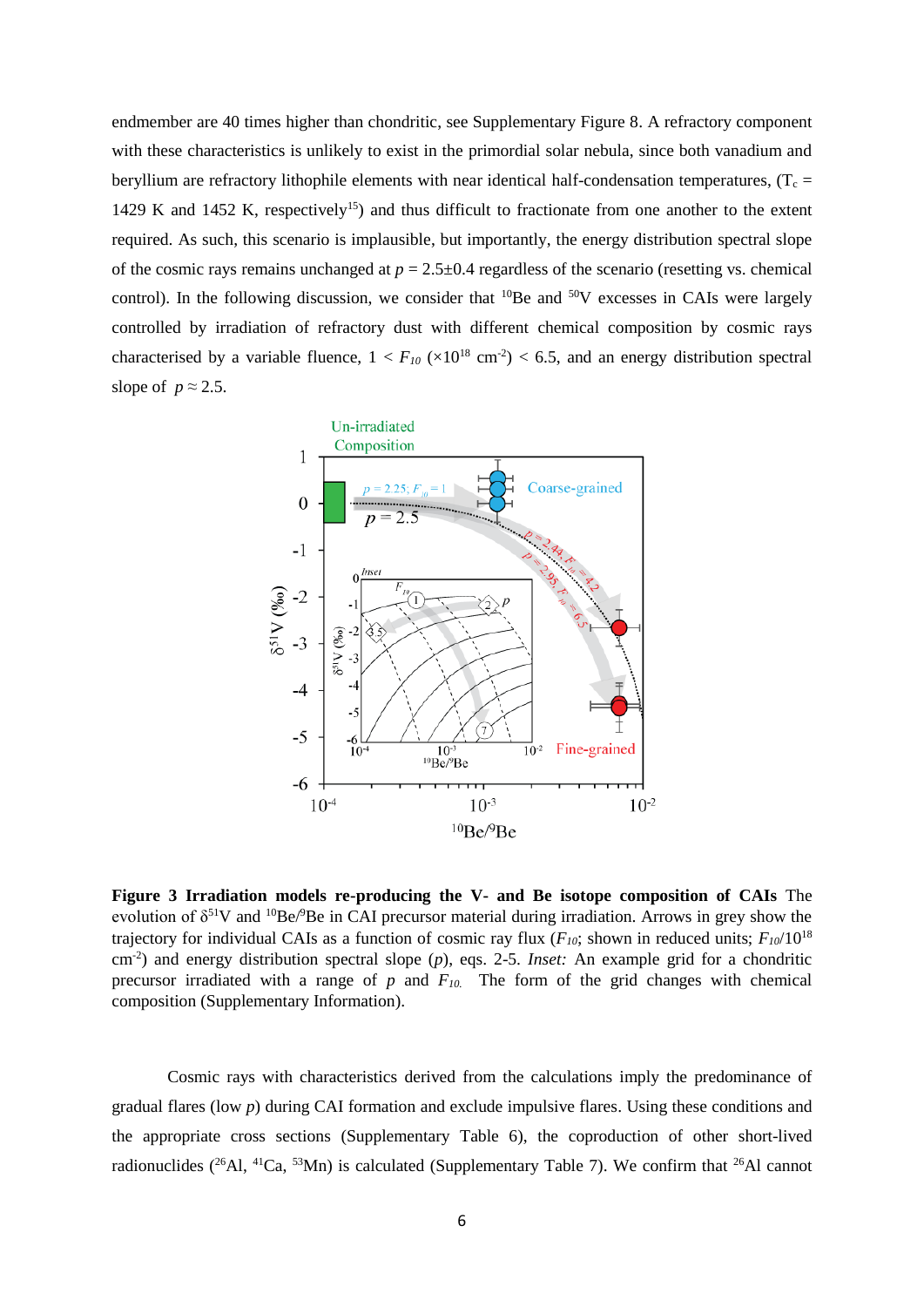be produced by irradiation to any meaningful extent<sup>32</sup>, with calculated <sup>26</sup>Al/<sup>27</sup>Al ratios an order of magnitude lower than the canonical ratio of  $(5.23 \pm 0.13) \times 10^{-5}$  (ref. 33). For irradiation of CAIs with a fluence,  $F_{10}$  of  $10^{23}$  cm<sup>-2</sup>, abundances of <sup>41</sup>Ca and <sup>53</sup>Mn higher than the observed values were calculated by ref. 8, and used as a basis to exclude irradiation of the CAIs themselves. These high abundances arose because, in order to match the observed <sup>10</sup>Be/ $^9$ Be in CAIs,  $F_{10}$  was arbitrarily increased to compensate for the otherwise inefficient production of  $^{10}$ Be due to the high Be/O assumed<sup>8</sup>. In contrast, in our model using the low Be/O measured (Supplementary Table 4) and  $F_{10}$  =  $1-6.5\times10^{18}$  cm<sup>-2</sup>, calculated  $^{41}Ca/^{40}Ca$  and  $^{53}Mn/^{55}Mn$  are of the same order of magnitude as the handful of values measured in CAIs<sup>34,35</sup>. However, these values should be interpreted with caution, as Mn is prone to disturbance during thermal metamorphism of CAIs, and isotopic constraints on the <sup>41</sup>Ca abundance in CAIs are sparse. Nevertheless, our calculations allow for solar system irradiation of CAIs to have contributed to the inventory of these two short-lived radioactive elements.



**Figure 4 Timescales of CAI irradiation** Variation of  $p$  and  $F_{10}$  calculated for CAIs. The irradiation time, in years, is proportional to  $(R_{(AU)}/0.01)^2$ . Taking  $R = 0.05$  AU, all fine-grained CAIs (red circles) were irradiated for 75 years, corresponding to a residence time at the inner edge of the disk of ≈300 years, whereas the coarse-grained CAIs (blue circles) experienced shorter irradiation times.

With  $p$  and  $F_{10}$  in hand, the time for which the CAIs were irradiated can be estimated. The irradiation time ( $t_{irr}$ ) is related to  $p$  and  $F_{10}$  by the expression:

$$
t_{irr} = F_{10} \frac{(1-p) E_{10}}{(2-p) L_{10}} (4\pi R^2),
$$
\n(6)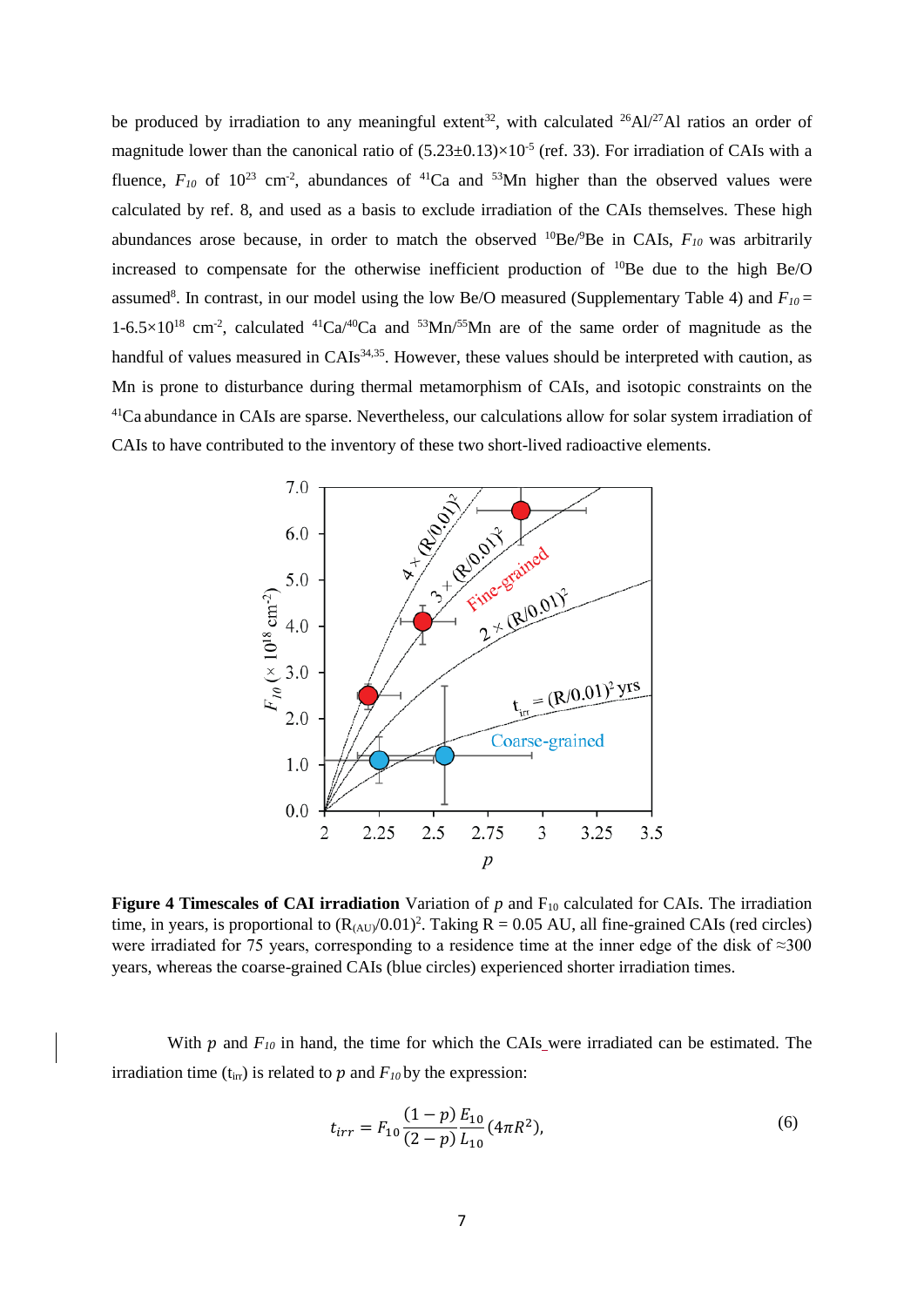where  $L_{10}$  is the protosun proton luminosity<sup>11</sup>, R the irradiation distance from the Sun and  $E_{10} = 10$ MeV. The observed average flare X-ray luminosity in YSOs is  $L_x = 6 \times 10^{30}$  erg/s and  $L_{10} = 0.1$   $L_x$  (refs. 2,11). High-temperature mineralogy and geochemistry suggest that CAIs were formed at the inner edge of the disk,  $R < 0.1$  AU<sup>36</sup>. Despite differing irradiation conditions, the fine-grained CAIs fall on a constant-time curve corresponding to  $t_{irr} \approx 3 \times (R/0.01)^2$  yr (Fig. 4). All fine-grained CAIs were therefore irradiated for a constant duration, a conclusion that is independent of the adopted heliocentric distance. For a range of reasonable heliocentric distances, the irradiation times vary from a few years ( $R = 0.01$  AU) to 300 years ( $R = 0.1$  AU) (Fig. 4). Coarse-grained CAIs record irradiation timescales slightly shorter than those for fine-grained CAIs,  $t_{irr} \approx 1-2 \times (R/0.01)^2$  yr, however, owing to their lack of  $50V$  enrichment and more complex history that involved re-melting, this should be taken as a tentative estimate. Observations of YSOs indicate that they spend, on average,  $1/6<sup>th</sup>$  of their time in flare activity<sup>2</sup>, placing an upper limit of  $\approx$ 2 kyr on the residence time of CAIs at the edge of the inner disk. This is slightly shorter than estimates for the time life of CAIs precursors that are on the order of 4 kyr, as derived from  $^{26}$ Al/<sup>27</sup>Al systematics of bulk CAIs<sup>37</sup>. These timescales are consistent with the idea that CAIs were formed and irradiated in a hot zone proximal to the protosun for a brief period before being extracted to cooler, outer regions of the disk, thereby preserving their high temperature petrologic characteristics, and ceasing production of isotopes produced by irradiation. Irradiation constraints confine CAI formation and irradiation to periods where the Sun was a class 0-1 protostar as the class II (T-Tauri) phase lasts  $\approx 10^6$  yr (e.g., ref. 38).

## **References**

- 1. Feigelson, E. D. *et al.* X-Ray–emitting Young Stars in the Orion Nebula. *Astrophys. J.* **574,** 258–292 (2002).
- 2. Wolk, S. J. *et al.* Stellar Activity on the Young Suns of Orion: COUP Observations of K5‐7 Pre–Main‐ Sequence Stars. *Astrophys. J. Suppl. Ser.* **160,** 423–449 (2005).
- 3. Ceccarelli, C. *et al.* Herschel finds evidence for stellar wind particles in a protostellar envelope: is this what happened to the young sun? *Astrophys. J.* **790,** 1–5 (2014).
- 4. Chmeleff, J., von Blanckenburg, F., Kossert, K. & Jakob, D. Determination of the 10Be half-life by multicollector ICP-MS and liquid scintillation counting. *Nucl. Instruments Methods Phys. Res.* **263,** 192–199 (2010).
- 5. McKeegan, K. D., Chaussidon, M. & Robert, F. Incorporation of Short-Lived <sup>10</sup>Be in a Calcium-Aluminum – Rich Inclusion from the Allende Meteorite. *Science.* **289,** 1334–1337 (2000).
- 6. Caffee, M. W., Hohenberg, C. M., Swindle, T. D. & Goswami, J. N. Evidence in meteorites for an active early sun. *Astrophys. J.* **313,** 31–35 (1987).
- 7. Hohenberg, C. M., Nichols, R. H., Olinger, C. T. & Goswami, J. Cosmogenic neon from individual grains of CM meteorites: Extremely long pre-compaction exposure histories or an enhanced early particle flux. *Geochim. Cosmochim. Acta* **54,** 2133–2140 (1990).
- 8. Leya, I., Halliday, A. N. & Wieler, R. The predictable collateral consequences of nucleosynthesis by spallation reactions in the early solar system. *Astrophys. J.* **594,** 605–616 (2003).
- 9. Prantzos, N., Reeves, H. & Casse, H. On the production of <sup>50</sup>V by cosmic ray spallation reactions. *Proc.*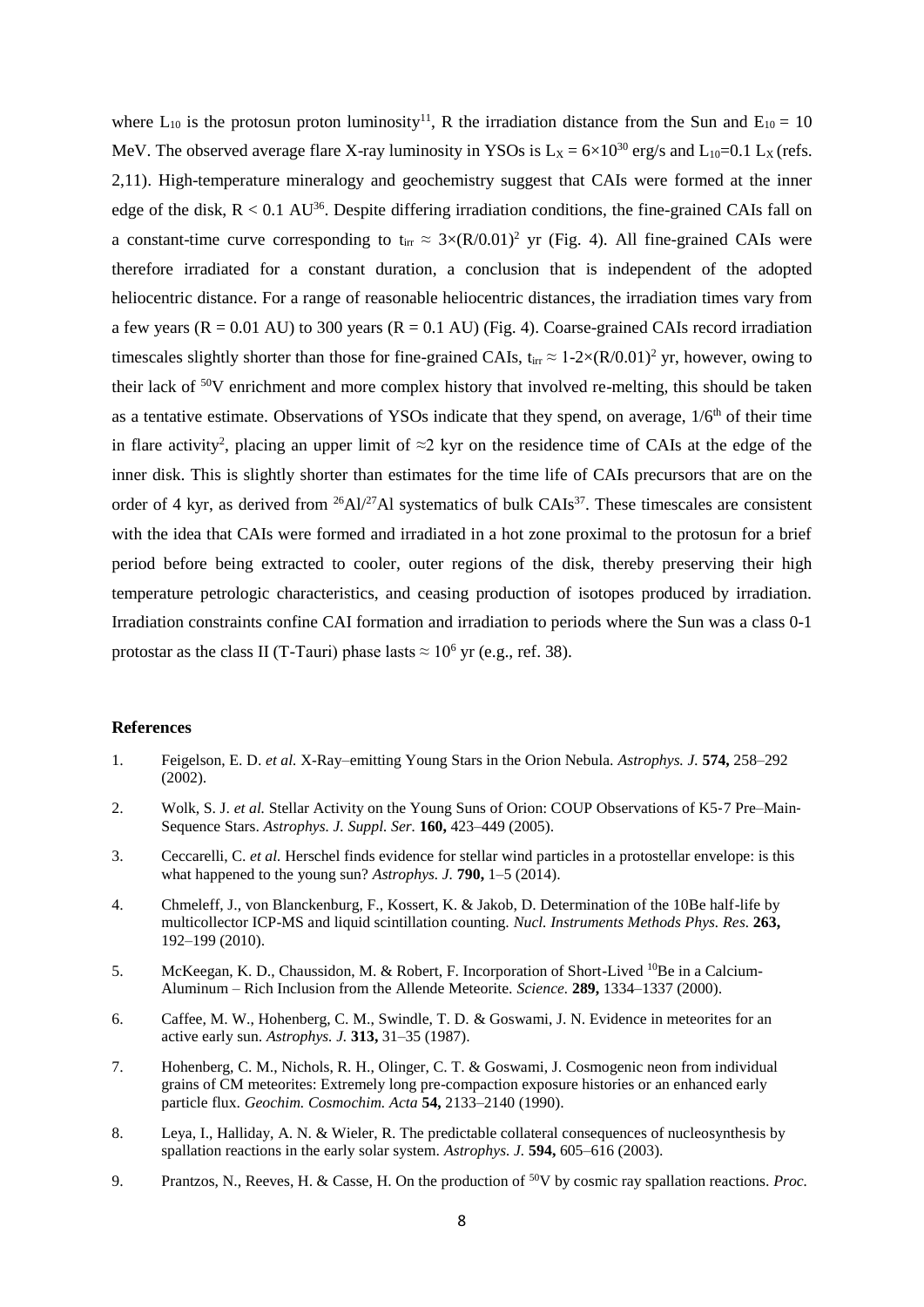*from 18th Int. Cosm. Ray Conf.* **9,** 239–242 (1983).

- 10. Gounelle, M. *et al.* Extinct Radioactivities and Protosolar Cosmic Rays: Self-Shielding and Light Elements. *Astrophys. J.* **548,** 1051–1070 (2001).
- 11. Lee, T. *et al.* Protostellar Cosmic Rays and Extinct Radioactivities in Meteorites. *Astrophys. J.* **506,** 898–912 (1998).
- 12. Nielsen, S. G., Prytulak, J., Wood, B. J. & Halliday, A. N. Vanadium isotopic difference between the silicate Earth and meteorites. *Earth Planet. Sci. Lett.* **389,** 167–175 (2014).
- 13. Chaussidon, M., Robert, F. & McKeegan, K. D. Li and B isotopic variations in an Allende CAI: Evidence for the in situ decay of short-lived <sup>10</sup>Be and for the possible presence of the short-lived nuclide <sup>7</sup>Be in the early solar system. *Geochim. Cosmochim. Acta* **70,** 224–245 (2006).
- 14. Grossman, L. Petrography and mineral chemistry of Ca-rich inclusions in the Allende meteorite. *Geochim. Cosmochim. Acta* **39,** 433–454 (1975).
- 15. Lodders, K. Solar System Abundances and Condensation Temperatures of the Elements. *Astrophys. J.* **591,** 1220–1247 (2003).
- 16. Srinivasan, G. & Chaussidon, M. Constraints on <sup>10</sup>Be and <sup>41</sup>Ca distribution in the early solar system from <sup>26</sup>Al and <sup>10</sup>Be studies of Efremovka CAIs. *Earth Planet. Sci. Lett.* **374,** 11–23 (2013).
- 17. Gounelle, M., Chaussidon, M. & Rollion-Bard, C. Variable and extreme irradiation conditions in the early solar system inferred from the initial abundance of <sup>10</sup>Be in Isheyevo CAIs. *Astrophys. J.* **763,** L33 (2013).
- 18. Wielandt, D. *et al.* Evidence for multiple sources of <sup>10</sup>Be in the early solar system. *Astrophys. J. Lett.* **748,** 1–7 (2012).
- 19. Desch, S. J., Connolly, Jr., H. C. & Srinivasan, G. An Interstellar Origin for the Beryllium 10 in Calcium-rich, Aluminum-rich Inclusions. *Astrophys. J.* **602,** 528–542 (2004).
- 20. Clayton, D. *Handbook of Isotopes in the Cosmos: Hydrogen to Gallium*. (Cambridge University Press, 2003).
- 21. Trinquier, A. *et al.* Origin of nucleosynthetic isotope heterogeneity in the solar protoplanetary disk. *Science* **324,** 374–376 (2009).
- 22. Thrane, K., Bizzarro, M. & Baker, J. A. Extremely brief formation interval for refractory inclusions and uniform distribution of <sup>26</sup>Al in the early solar system. *Astrophys. J.* **646,** 159–162 (2006).
- 23. Huang, S., Farkaš, J., Yu, G., Petaev, M. I. & Jacobsen, S. B. Calcium isotopic ratios and rare earth element abundances in refractory inclusions from the Allende CV3 chondrite. *Geochim. Cosmochim. Acta* **77,** 252–265 (2012).
- 24. Davis, A. M., Zhang, J., Hu, J., Greber, N. D. & Dauphas, N. Titanium isotopic anomalies, titanium mass fractionation effects, and rare earth element patterns in Allende CAIs and their relationships. in *47th Lunar and Planetary Science Conference* 3023 (2016).
- 25. Richter, F., Dauphas, N. & Teng, F.-Z. Non-traditional fractionation of non-traditional isotopes: Evaporation, chemical diffusion and Soret diffusion. *Chem. Geol.* **258,** 92–103 (2009).
- 26. Moynier, F. *et al.* Europium isotopic variations in Allende CAIs and the nature of mass-dependent fractionation in the solar nebula. *Geochim. Cosmochim. Acta* **70,** 4287–4294 (2006).
- 27. Vilmer, N., Kane, S. R. & Trottet, G. Impulsive and gradual hard X-ray sources in a solar flare. *Astron. Astrophys.* **108,** 306–313 (1982).
- 28. Reames, D. V. Particle acceleration at the Sun and in the heliosphere. *Space Sci. Rev.* **90,** 413–491 (1999).
- 29. Bricker, G. E. & Caffee, M. W. Solar wind implantation model for Be-10 in calcium-alumium inclusions. *Astrophys. J.* **725,** 443–449 (2010).
- 30. Liu, M.-C., Nittler, L. R., Alexander, C. M. O. & Lee, T. Lithium-Beryllium-Boron isotopic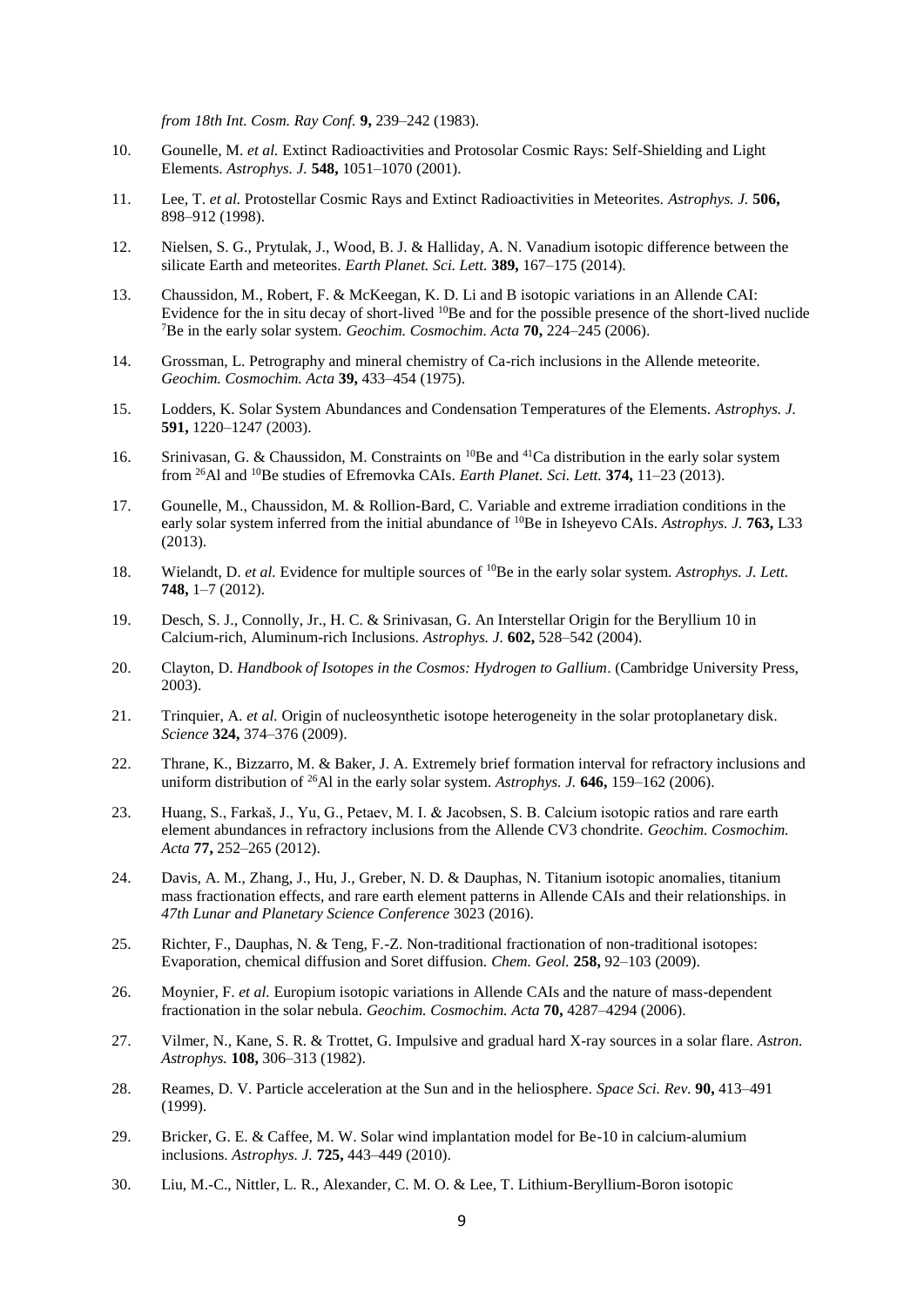compositions in meteoritic hibonite: implications for origin of <sup>10</sup>Be and early solar system irradiation. *Astrophys. J.* **719,** L99–L103 (2010).

- 31. Richter, F. M., Janney, P. E., Mendybaev, R. A., Davis, A. M. & Wadhwa, M. Elemental and isotopic fractionation of Type B CAI-like liquids by evaporation. *Geochim. Cosmochim. Acta* **71,** 5544–5564 (2007).
- 32. Mishra, R. K. & Chaussidon, M. Timing and extent of Mg and Al isotopic homogenization in the early inner Solar System. *Earth Planet. Sci. Lett.* **390,** 318–326 (2014).
- 33. Jacobsen, B. *et al.* <sup>26</sup>Al<sup>-26</sup>Mg and <sup>207</sup>Pb<sup>-206</sup>Pb systematics of Allende CAIs: Canonical solar initial <sup>26</sup>Al/<sup>27</sup>Al ratio reinstated. *Earth Planet. Sci. Lett.* **272,** 353–364 (2008).
- 34. Liu M.-C., Chaussidon M., Srinivasan G. & McKeegan K. D. (2012) A lower initial abundance of shortlived <sup>41</sup>Ca in the early solar system and its implications for solar system formation. Astrophys. J. 761, 137-144
- 35. Birck, J.-L. & Allègre, C. J. Evidence for the presence of <sup>53</sup>Mn in the early solar system. *Geophys. Res. Lett.* **12,** 745–748 (1985).
- 36. Wood, J. A. Formation of chondritic refractory inclusions: The astrophysical setting. *Geochim. Cosmochim. Acta* **68,** 4007–4021 (2004).
- 37. Larsen, K. K. *et al.* Evidence for Magnesium Isotope Heterogeneity in the Solar Protoplanetary Disk. *Astrophys. J.* **735,** L37 (2011).
- 38. André, P. & Montmerle, T. From T Tauri stars to protostars: Circumstellar material and young stellar objects in the rho Ophiuchi cloud. *Astrophys. J.* **420,** 837–862 (1994).

## *Acknowledgements*

P.A.S. and F.M. are grateful to the European Research Council under the European Community's H2020 framework program/ERC grant agreement # 637503 (Pristine). M.C. and F.M. thank the LabEx UnivEarths (ANR-10-LABX-0023) and ANR Cradle (ANR-15-CE31-0004-01). M.G. and F.M. were supported by the Institut Universitaire de France. We appreciate for the assistance of Delphine Limmois and Laeticia Faure in the clean lab, and Julien Moureau on the Neptune at IPGP. We are grateful for the constructive and detailed comments of three anonymous reviewers, which resulted in a more complete framing of the debate and discussion of isotopic fractionation and existing irradiation models. We wish to acknowledge the editor, Luca Maltagliati, for his balanced and detailed editorial and scientific input.

## *Author Contributions*

P.A.S. collected the V data, interpreted the results and wrote the paper. F.M. devised the project, interpreted the results and wrote the paper. M.C. devised the project, collected the Be/B data, interpreted the results and wrote the paper. J.V. collected the Be/B data. C.K. extracted and helped characterise the CAIs. M.G. devised the project, developed the modelling, interpreted the results and wrote the paper.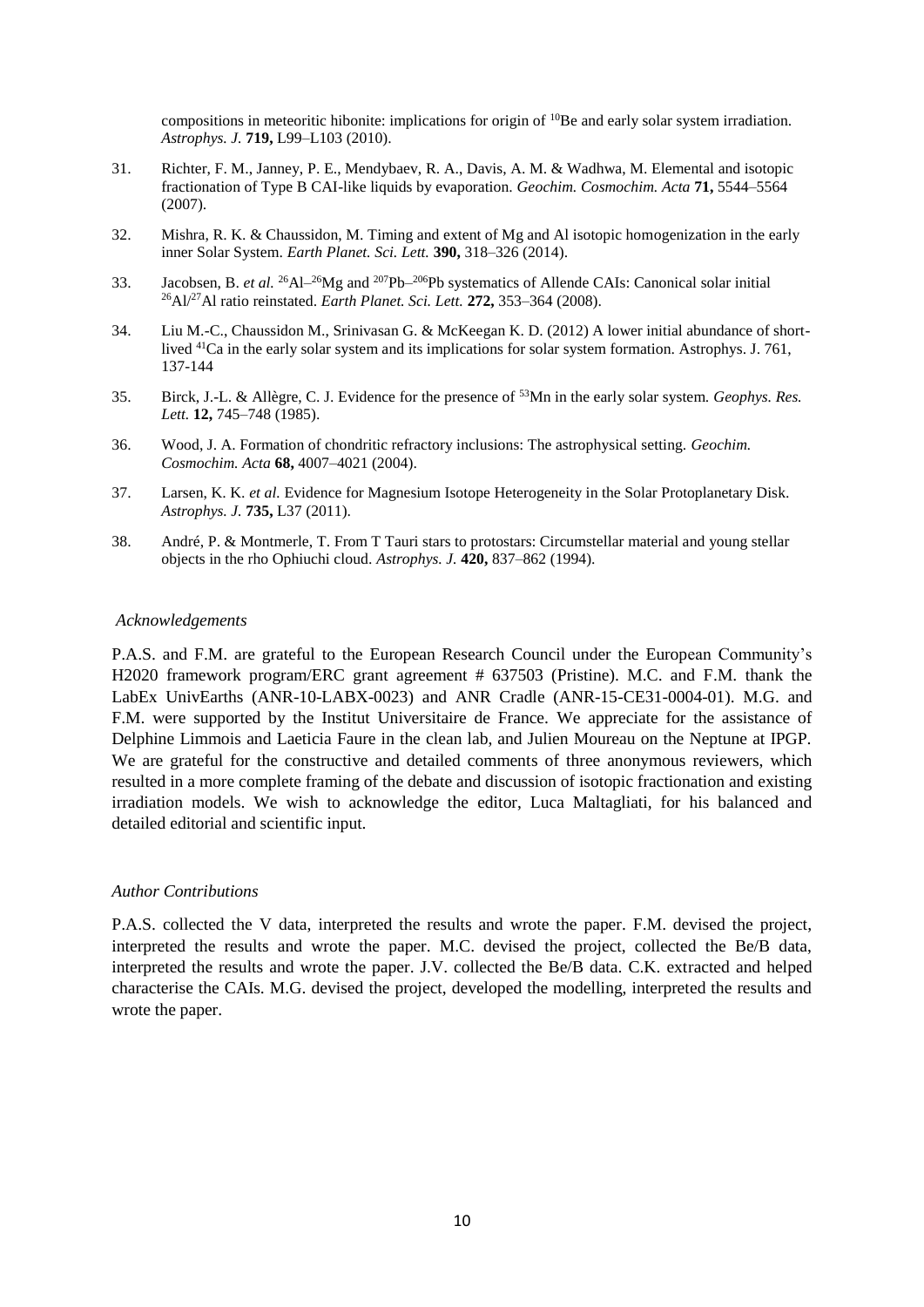#### *Methods*

## *Vanadium Isotope Measurements*

Vanadium has two stable isotopes, <sup>51</sup>V (99.76 %) and <sup>50</sup>V (0.24%). The high <sup>51</sup>V/<sup>50</sup>V ratio (≈400), combined with the presence of isobaric interferences,  ${}^{50}Cr$  (4.31 %) and  ${}^{50}Ti$  (5.34 %) on the minor V isotope pose problems for plasma mass spectrometric determination of V isotope ratios, necessitating a very thorough purification procedure. In order to reach sufficient levels of purity,  $51\frac{V}{49}Ti$  and  $51\text{V}/53\text{Cr} \geq 10^5$  (ref. 1), a modified version of the seven-step column chromatography procedure of (*ref. 39*) is employed. Since V has only two isotopes, a double-spiking regime cannot be used and quantitative yields through the chemical purification are a pre-requisite in order to avoid the possibility of fractionation of V on the resin exchange sites. Finally, the small  $50V$  isotope signal compared with that of <sup>51</sup>V at a given concentration results in poor counting statistics using the typical  $10^{11}$  Ω resistors. Rather than employing a  $10^{12}$  Ω resistor on the more abundant <sup>51</sup>V isotope, a  $10^{12}$  Ω is used to enhance signal, and therefore counting statistics, on the minor isotope.

After hand-picking, CAIs were dissolved using a concentrated 1 mL HCl : 0.5 mL HF : 0.2 mL HNO<sub>3</sub> mixture at 140°C on a table-top hotplate. Following evaporation upon progressive addition of 15 M HNO<sup>3</sup> to decompose any insoluble fluorides, the samples were dissolved in 6M HCl in readiness for the column procedure. The first column, loaded with 1mL BioRad® AG1-X8 (200-400 mesh) removes Fe from the V fraction. Samples are loaded in 6M HCl which strips off V, whereas Fe remains bound on the resin to lower molarities. The second column, of identical column dimensions but loaded with TRU-Spec, removes Ti. Samples are loaded in 7M HNO<sub>3</sub>, in which Ti remains on resin exchange sites, but V is eluted. The removal of Fe and Ti prevents the selective complexation of these metals by  $H_2O_2$ , which is employed in the third separation stage. Here, samples are dissolved and loaded in 0.01 M HCl + 3%  $H_2O_2$  to oxidise V to its pentavalent form, forming the oxyperoxy  $(VO(O<sub>2</sub>)<sub>2</sub>)$  species. The vanadium pentoxide species adheres to the resin (identical to column 1), while Cr and Ti are washed with 0.01 M HCl. Vanadium is converted to the cationic  $(VO(O)<sub>2</sub>)$ <sup>+</sup> species through the addition of 1 M HCl, and is thus subsequently eluted. These three columns remove the majority of the matrix. Additional, 200 µL clean-up columns were employed to achieve the required V/Ti and V/Cr ratios. Columns 4 and 5 involve AG1-X8 (200-400) mesh in HF-form, ensuring Ti remains on the resin whereas V elutes in dilute HF-HCl (1:0.5 M) mixtures. Columns 6 and 7 are intended for Cr removal, and employ the same principle as in column 3. Following the four clean-up columns, samples were evaporated with  $15 M HNO<sub>3</sub>$  and re-dissolved in  $2\% HNO<sub>3</sub>$ .

Samples were run on the Thermo-Fisher Neptune Plus Multiple-Collector Inductively-Coupled-Plasma Mass-Spectrometer housed at the Institut de Physique du Globe de Paris, France. Solutions of 1 ppm V in 2% HNO<sup>3</sup> were introduced via a Scott Double Pass Cyclonic Spray Chamber to ensure high signal stability. Sensitivities in medium resolution (MR) mode using a 100 µL/min Teflon nebuliser, H skimmer cone and Jet sampler cone were 20 V/ppm for <sup>51</sup>V. A  $10^{12}$  Ω resistor on the <sup>50</sup>V cup was used to improve the counting statistics on the minor isotope. Solutions were run with standard (Alfa Aesar) - sample bracketing correcting for mass bias and plasma drift.

All V isotope ratios are reported in delta notation:

$$
\delta^{51}V = \left(\frac{(^{51}V/^{50}V)_{sample}}{(^{51}V/^{50}V)_{standard}} - 1\right) \times 1000.
$$
 (M1)

To ensure the isotope ratios were accurate and precise, the BDH solution standard, which has a composition of  $-1.19\pm0.12\%$  relative to the Alfa Aesar standard<sup>39,40</sup> was run throughout the course of the analytical sessions, yielding an average  $-1.10\pm0.16\%$  (2SD,  $n = 6$ ; Supplementary Figure 6).

For samples, we make two important improvements to the measurement procedure that reduces the threshold ratios for <sup>51</sup>V/<sup>49</sup>Ti and <sup>51</sup>V/<sup>53</sup>Cr to be  $\geq$  5  $\times$  10<sup>4</sup>. In the procedure of ref. 39, V isotope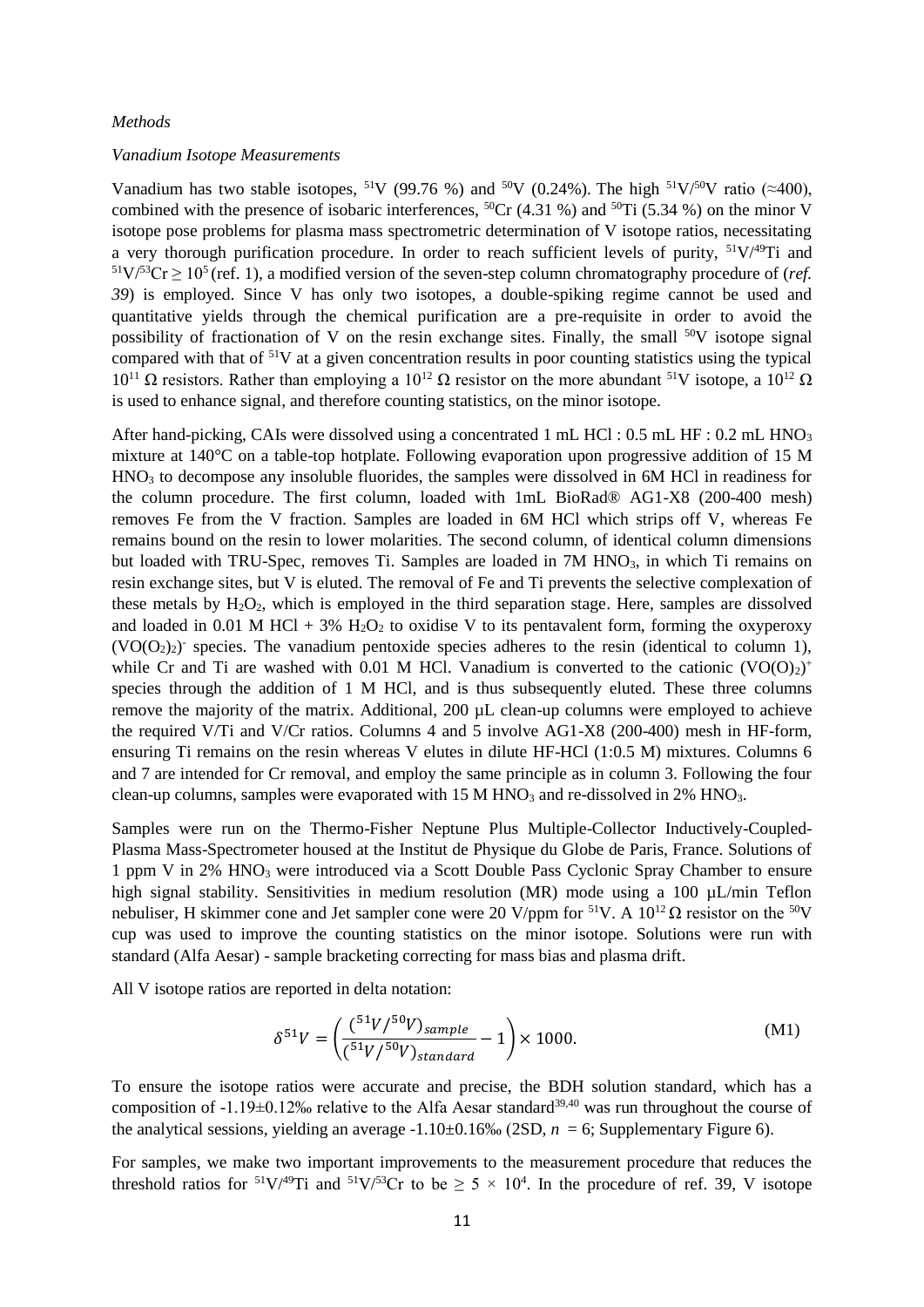measurements are carried out in low resolution mode, meaning that <sup>53</sup>Cr remains unresolved from polyatomic interferences, namely <sup>40</sup>Ar<sup>13</sup>C, and hence may result in spurious <sup>53</sup>Cr/<sup>50</sup>Cr ratios that are used to correct for the presence of  ${}^{50}Cr$  on  ${}^{50}V$ . We remedy this by running in medium resolution, whose resolving power;  $\Delta m/m \approx 8000$ , is sufficient to distinguish between <sup>53</sup>Cr and <sup>40</sup>Ar<sup>13</sup>C. Furthermore, the original study<sup>39</sup> employed an arbitrary instrumental mass fractionation factor, *β*, of -2 for Ti and Cr isotopes. Here, we directly measure *β*:

$$
\beta = \frac{\ln(\frac{50_E}{i_E_m}/\frac{50_E}{M_{E_t}})}{\ln(M_{50_E}/M_{i_E})}.
$$
\n(M2)

Where  $i = 49$  or 53, M is the mass and m and t are the 'measured' and 'true' ratios, respectively. We find that  $\beta_{cr}$  = -1.57 in pure Cr solutions, and  $\beta_{Ti}$  = -2.62 in pure Ti solutions. Both of these modifications result in more robust Ti and Cr corrections.

Data are listed in Supplementary Table 2. To assess the external reproducibility of the procedure, the CAI NWA8616 was dissolved twice (NWA8616-1 and -2), and passed through the entire chromatography procedure. The two dissolutions yielded values of  $-0.96\pm0.05\%$  and  $-1.19\pm0.02\%$ , suggesting an external precision of  $\pm 0.15\%$ . Furthermore, the Allende CV3 chondrite, was also analysed, and gave a value of  $-1.63\pm0.10\%$ , in excellent agreement with the published value of  $-$ 1.66±0.13‰<sup>41</sup> . Similarly, for the basaltic reference material, BHVO-2, the measured value, - 1.05±0.07‰ is also within uncertainty of previous measurements (-0.89±0.08‰<sup>41</sup> ). The additional uncertainty in the chondrite-normalised  $\delta^{51}V$  comes from the propagation of the error of the average chondrite isotopic composition which we take to be at  $-1.50\pm0.35\%$ , relative to the Alfa-Aesar standard<sup>42,43</sup>.

## *Be-B Measurements*

Be-B concentrations and B isotopic ratios were measured at the national ion microprobe laboratory in CRPG-CNRS (Vandoeuvre-lès-Nancy, France) with a Cameca ims 1280 ion microprobe using the same procedure as described in detail in ref. 44. The samples were sputtered with a 12.5 kV Oprimary beam and secondary  ${}^{9}Be^+$ ,  ${}^{10}B^+$ ,  ${}^{11}B^+$  ions accelerated at 10 kV were analysed at a mass resolution  $M/\Delta M = 2500$  in monocollection mode using the central electron multiplier (EM) as a detector. High primary beam intensities of  $\approx 30$  nA were used producing craters of  $\approx 30{\text -}40$  µm diameter. Isotopic ratios were calculated from the ratios of average intensities measured at each spot after correction of these intensities for background (ranging from 0 top 0.11 count/sec, average 0.02 count/sec) and for dead-time of the electron multiplier (73 ns, the correction for dead-time being only significant for the GB4 standard). The internal GB4 silicate glass standard was used to determine the ion yield of Be relative to B (yield<sub>Be/B</sub> =  $(^9$ Be<sup>+</sup>/<sup>11</sup>B<sup>+</sup>)<sub>measured</sub>/ $(^9$ Be/<sup>11</sup>B)<sub>true</sub>, with an average value of 3.17 $\pm$ 0.13 at 2 sigma and a 2 sigma error of  $\pm$ 0.03 for 15 measurements) and the B instrumental isotopic fractionation  $(\alpha_{inst} = {^{11}B^+}/{^{10}B^+})_{measured}/({^{11}B}/{^{10}B})_{true}$ , with an average value of 0.9771±0.0045 at 2 sigma and a 2 sigma error of  $\pm 0.0014$  for 10 measurements). Errors on the final  $^{9}Be/^{11}B$  and  $^{10}B/^{11}B$ ratios were calculated by adding in quadratic way the internal errors of each spot (calculated from the counting statistic on <sup>9</sup>Be, <sup>10</sup>B and <sup>11</sup>B) and the errors on yield<sub>Be/B</sub> and  $\alpha_{inst}$ . Data are presented in Supplementary Tables 3 and 4. Because the <sup>10</sup>Be isochrons from the two coarse-grained CAIs (CAI18) and NWA 8616) were identical within errors, a single <sup>10</sup>Be isochron was calculated for the two CAIs. For fine-grained CAIs, only C2 showed a small but significant range in  ${}^{9}Be/{}^{11}B$  allowing to determine a <sup>10</sup>Be isochron (see Fig. 2). All the data for fine-grained CAIs C1 and C3 (10 spots each) were averaged to get bulk  ${}^{9}Be/{}^{11}B$  and  ${}^{10}B/{}^{11}B$  ratios for these two CAIs. These bulk compositions fall on the <sup>10</sup>Be isochron calculated for CAI2. They were thus added to the data for CAI2 to determine a single <sup>10</sup>Be isochron for the three fine-grained CAIs. The data were plotted using Isoplot v.4.15 (ref. 45) and employing 2SD uncertainties.